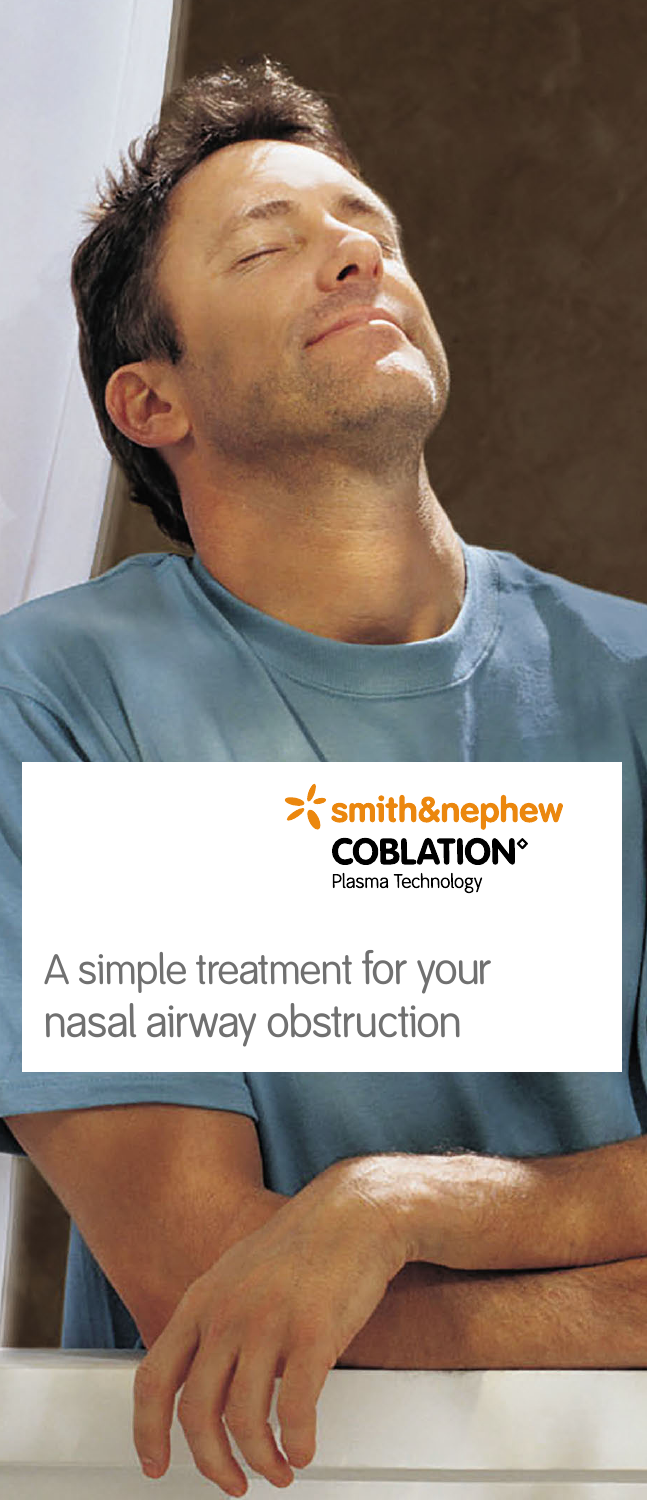

# Why is my nose always stuffy?

If you suffer from stuffiness, you probably understand the frustration of not being able to breathe properly through your nose. It can also be frustrating because some medicines only offer you temporary relief.

Sometimes, the cause of obstructed nasal airway passages are enlarged turbinates. Turbinates are small, bony structures located in the nasal airway covered with mucous membranes. Turbinates can become irritated, inflamed and enlarged, resulting in blocked nasal airway passages.



Normal anatomy ————————— Nasal obstruction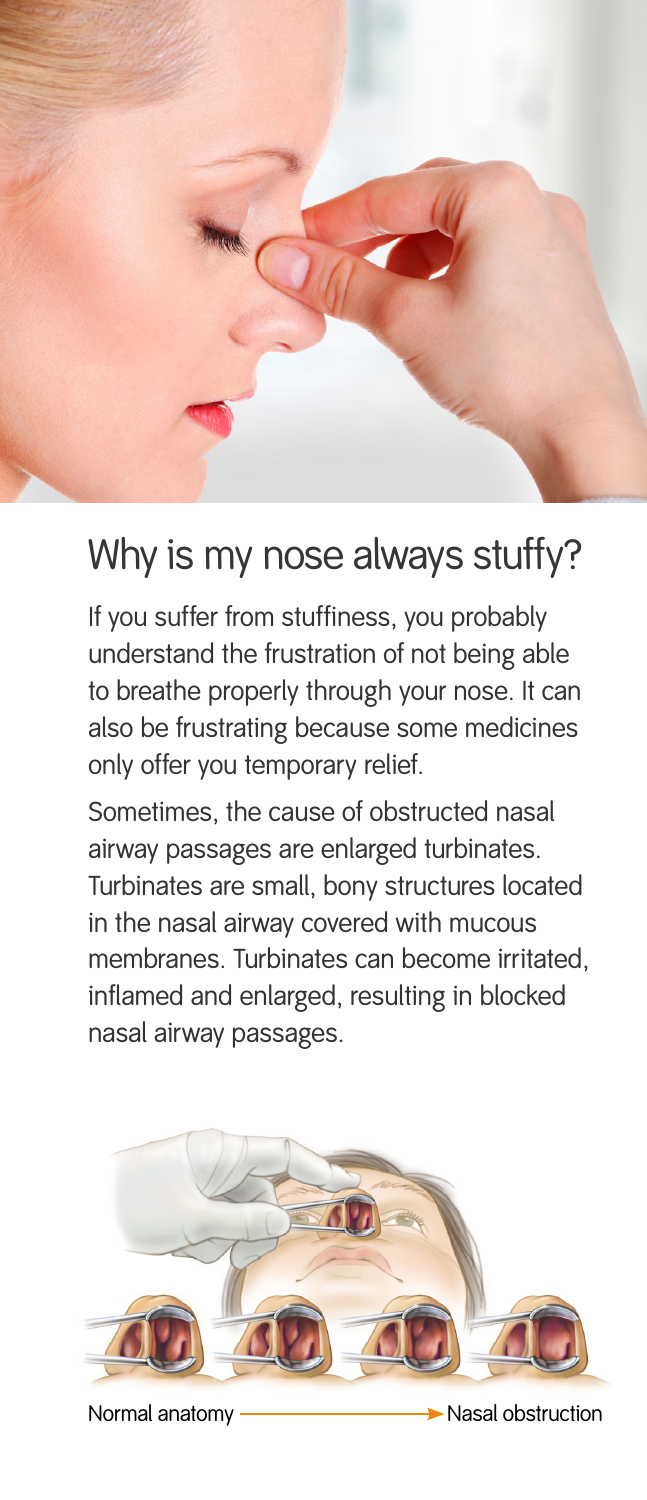### Nasal airway obstruction can be uncomfortable and annoying

Blocked nasal airway passages force you to breathe through your mouth, making simple everyday activities such as eating, speaking, and sleeping more difficult.



Decongestants and antihistamines offer only temporary relief. Some more invasive surgical alternatives can seem extreme or fail to resolve the problem completely.

# Now there's a simple solution

COBLATION<sup>®</sup> plasma technology for turbinate reduction is a medical innovation used to treat nasal airway obstruction by both removing and shrinking soft tissue inside the turbinates.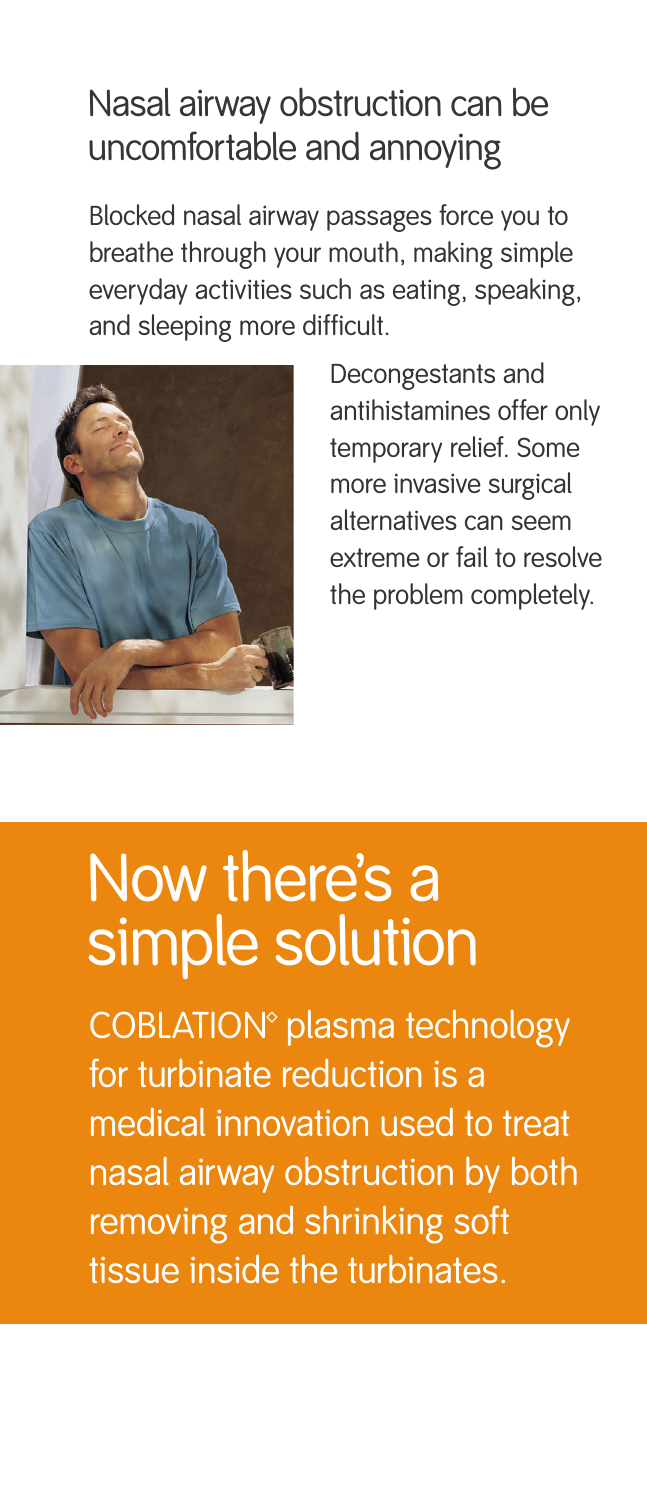### How is COBLATION<sup>®</sup> plasma technology for turbinate reduction performed?

With COBLATION technology, your physician removes and shrinks excess soft tissue inside your nose with a specially designed device that is gently inserted just below the surface of your enlarged nasal turbinates.

The procedure can typically be performed on an outpatient basis, or even in your doctor's office.. In such cases, patients typically return home shortly after the procedure.



## After the procedure

After the initial treatment, you may experience a notable improvement in your nasal airway obstruction. As the turbinates continue to shrink over time, your ability to breathe should improve. Turbinate size can vary among patients. As such, it may be necessary to repeat the COBLATION procedure to achieve maximum results.

Much like any surgical procedure or turbinate reduction with other technologies, COBLATION technology for turbinate reduction carries with it certain risks including possible damage to surrounding tissues. Please discuss with your physician to determine if you're a candidate for turbinate reduction surgery.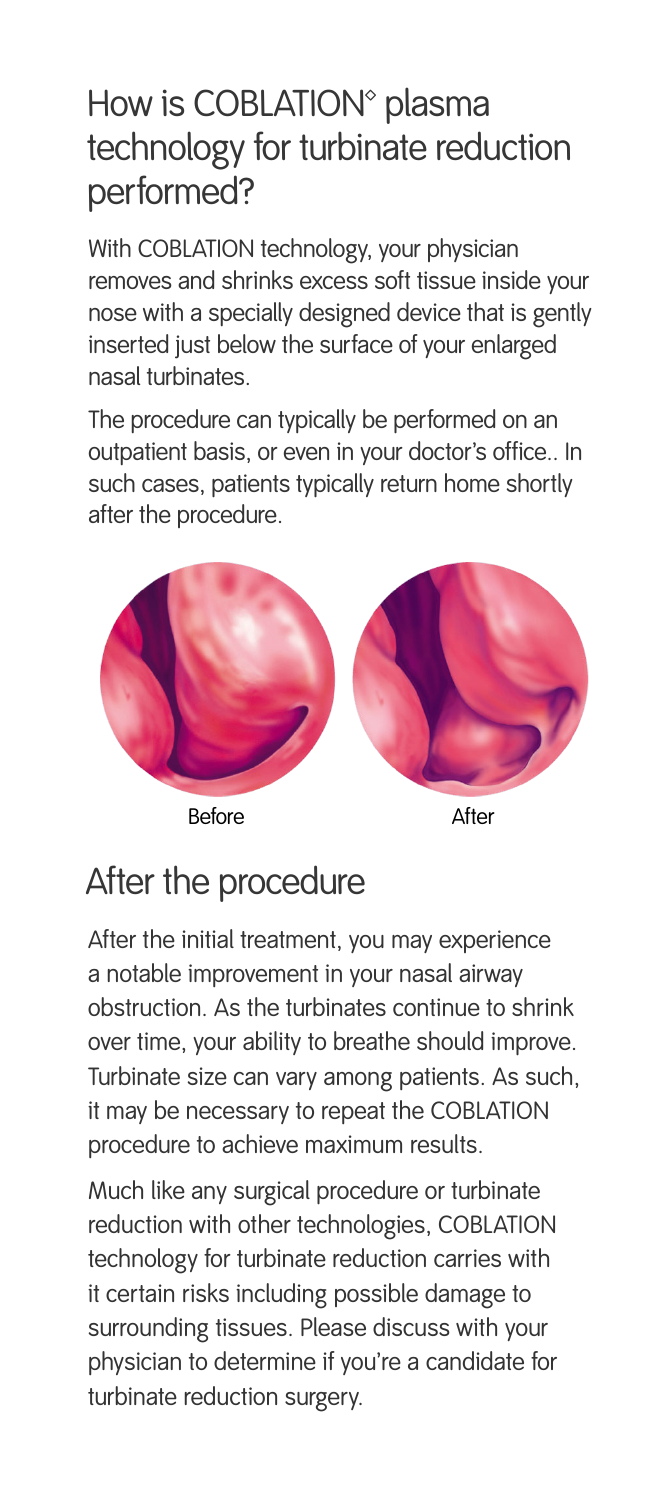

### Sustained improvement at 32 months followup<sup>1</sup>

### What is COBLATION<sup>®</sup> technology?

COBLATION technology is an advanced technology designed to quickly remove and shrink soft tissue inside the nasal turbinates using a specially designed plasma Wand and saline to alleviate nasal obstruction in patients. COBLATION technology does not rely on a heat-driven process to remove target tissue and is designed to preserve surrounding healthy tissue.



COBLATION technology on soft tissue